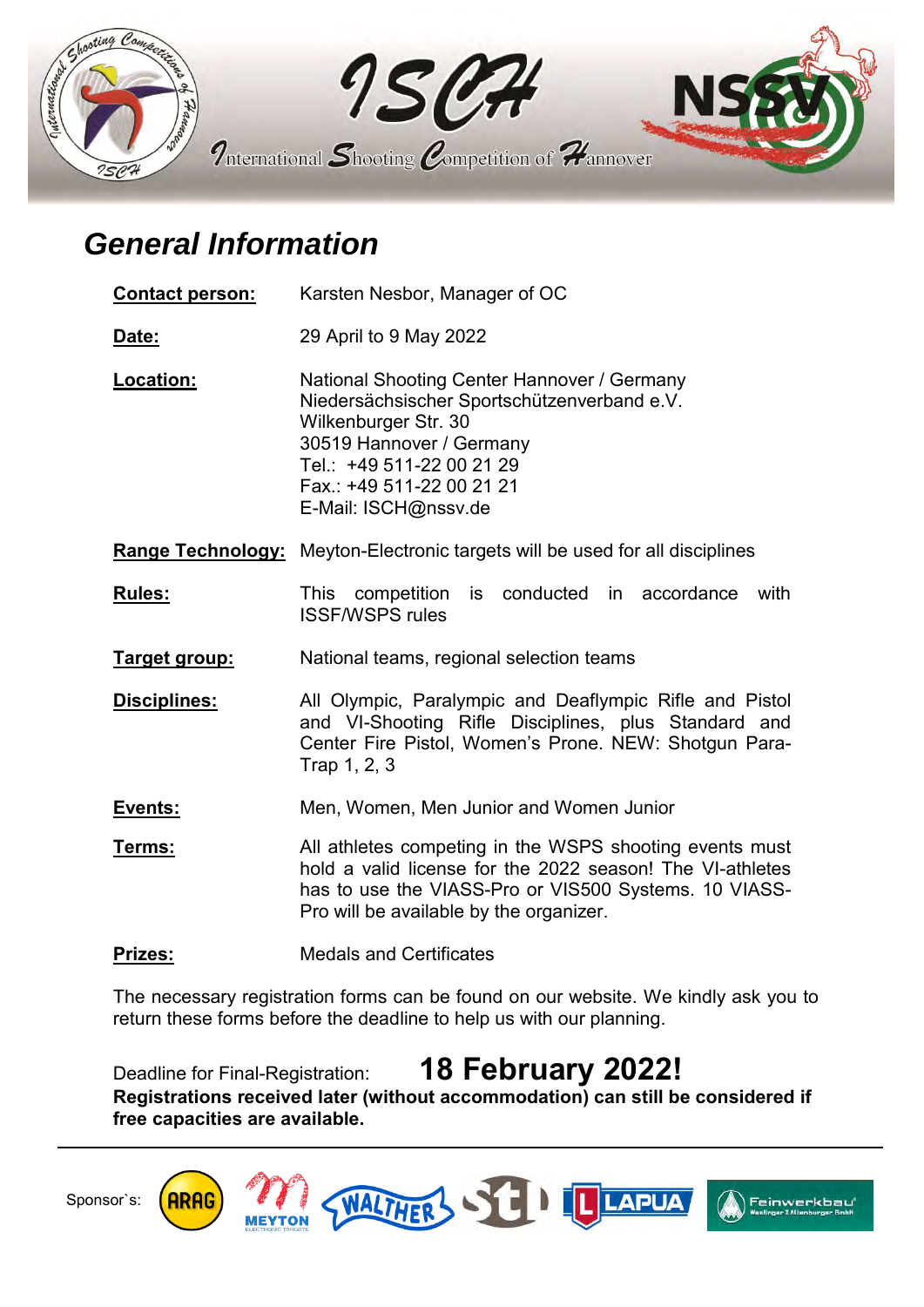



# *COVID19 Information*

**Please note:** Due to the uncertain future development of the COVID19 pandemic (Corona), an implementation of ISCH 2022 cannot be guaranteed. If the worldwide infection situation still cannot be controlled completely, ISCH 2022 could be cancelled due to official orders and in consideration of the safety for athletes, officials and guests.

## **We have set 18 February 2022 as the deadline for a decision on whether the ISCH will take place or not.**

Please take this fact into account when booking transportation and hotels independently. We recommend that you wait with your booking and/or provide a cancellation option.

We would like to point out to our international quests that you must observe certain restrictions when entering Germany. Detailed and constantly updated information (testing obligations and quarantine requirements, if applicable) can be found on the following website:

https://www.auswaertiges-amt.de/en/coronavirus/2317268

Particular attention will be paid to vaccines approved in the EU (Biontech Pfizer, Moderna, Johnson, AstraZeneca). A complete overview of approved vaccines can be found on the following website:

https://www.pei.de/EN/newsroom/dossier/coronavirus/coronavirus-content.html; [jsessionid=6310067ADD3449F9053C13F38AC5AAB7.intranet222?cms\\_pos=3](https://www.pei.de/EN/newsroom/dossier/coronavirus/coronavirus-content.html;jsessionid=6310067ADD3449F9053C13F38AC5AAB7.intranet222?cms_pos=3) 

WALTHERS SEP THAPUA

Feinwerkbau

Sponsor`s:

**ARAC**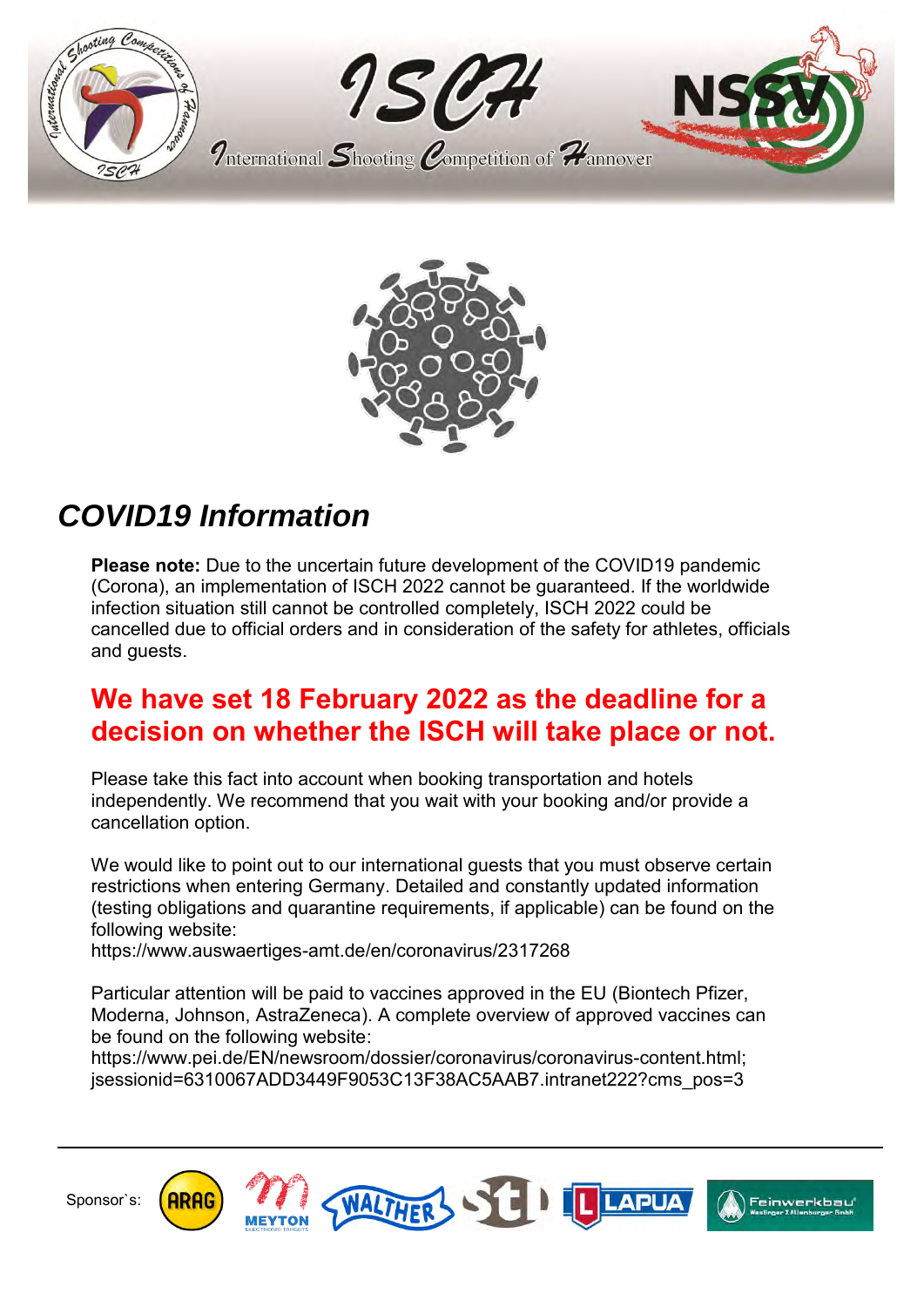

### **Schedule:**

| Fri, 29 April | Arrival of delegations<br>WSPS - EQUIPMENT CONTROL / CLASSIFICATION                                                                                                             |                                                                                                                                                 |  |
|---------------|---------------------------------------------------------------------------------------------------------------------------------------------------------------------------------|-------------------------------------------------------------------------------------------------------------------------------------------------|--|
| Sat, 30 April | WSPS - EQUIPMENT CONTROL / CLASSIFICATION<br>Unofficial Training for all athletes/disciplines                                                                                   |                                                                                                                                                 |  |
| Sun, 1 May    | WSPS - EQUIPMENT CONTROL / CLASSIFICATION<br><b>Technical Meeting WSPS</b><br>Unofficial Training for all athletes/disciplines<br><b>Official Training SH3</b>                  |                                                                                                                                                 |  |
|               | 10m Mixed Team AR                                                                                                                                                               | <b>SH1-MTR1 mixed</b>                                                                                                                           |  |
|               | <b>25m Standard Pistol</b>                                                                                                                                                      | open category                                                                                                                                   |  |
|               | 50m Pistol                                                                                                                                                                      | SH1-P4 mixed                                                                                                                                    |  |
| Mon, 2 May    | <b>WSPS Trap Training</b><br>10m Air Pistol<br>10m Air Pistol<br>10m Air Rifle<br>10m Air Rifle prone<br>10m Mixed Team AP<br>25m Center Fire Pistol<br>50m Rifle 3x40          | PT1-3<br>SH1-P1 Men<br><b>SH1-P2 Women</b><br><b>SH1-R2 Women</b><br><b>SH3-VI mixed</b><br><b>SH1-MTP mixed</b><br>open category<br>SH1-R7 Men |  |
| Tue, 3 May    | <b>Technical Meeting ISSF</b><br>10m Air Rifle prone<br>10m Air Rifle prone<br>10m Air Rifle standing<br>10m Mixed Team AR<br>25m Pistol<br>50m Rifle prone<br><b>WSPS Trap</b> | SH1-R3 mixed<br>SH2-R5 mixed<br><b>SH3-VI mixed</b><br><b>SH2-MTR2 mixed</b><br>SH1-P3 mixed<br>Women<br><b>PT1-3 - Round 1-3</b>               |  |





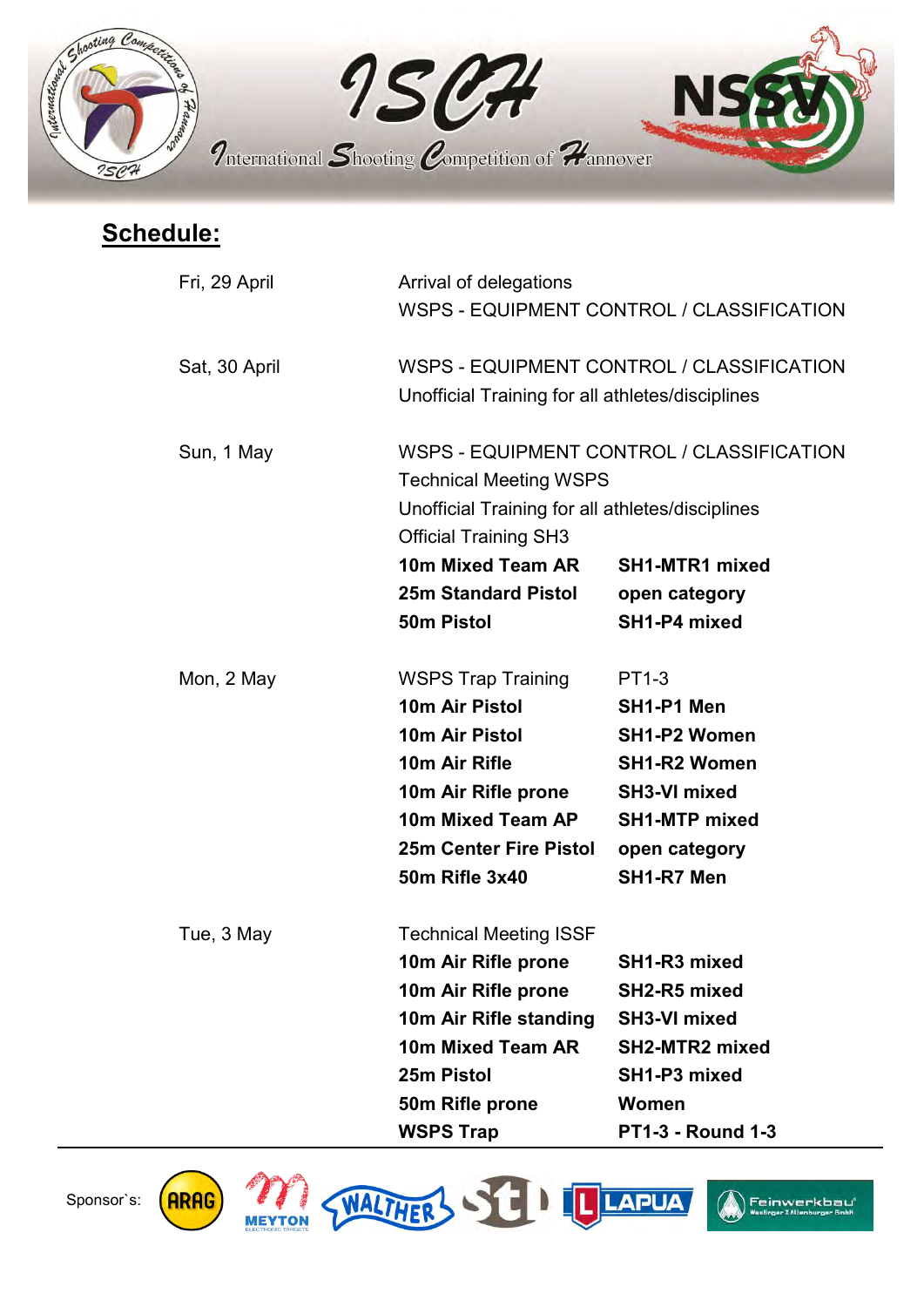

| Wed, 4 May | 10m Air Pistol        | SH1-P5 mixed               |
|------------|-----------------------|----------------------------|
|            | 10m Air Rifle         | SH2-R4 mixed               |
|            | 10m Air Rifle         | Women                      |
|            | 25m Rapid Fire Pistol | Men - stage 1              |
|            | 50m Rifle prone       | SH1-R6 mixed               |
|            | 50m Rifle 3x40        | Men                        |
|            | <b>WSPS Trap</b>      | PT1-3 - Round 4-5 + Finals |
| Thu, 5 May | 10m Air Rifle         | <b>Women Junior</b>        |
|            | 10m Air Rifle         | SH1-R1 Men                 |
|            | 10m Mixed Team AR     | <b>Adults</b>              |
|            | 25m Rapid Fire Pistol | Men - stage 2              |
|            | 50m Pistol            | Men                        |
|            | 50m Rifle 3x40        | <b>SH1-R8 Women</b>        |
|            | 50m Rifle prone       | SH2-R9 Men                 |
|            | 50m Rifle prone       | <b>Men Junior</b>          |
| Fri, 6 May | 10m Air Pistol        | <b>Men</b>                 |
|            | 10m Air Rifle         | Men                        |
|            | 10m Mixed Team AR     | <b>Juniors</b>             |
|            | 25m Pistol            | Women, Women Junior        |
|            | 50m Pistol            | <b>Men Junior</b>          |
|            | 50m Rifle 3x40        | Women                      |
|            | 50m Rifle prone       | Men                        |
| Sat, 7 May | 10m Air Pistol        | Women Junior, Men Junior   |
|            | 10m Air Rifle         | <b>Men Junior</b>          |
|            | 10m Mixed Team AP     | <b>Adults</b>              |
|            | 50m Rifle 3x40        | <b>Women Junior</b>        |
|            | 25m Pistol            | Women                      |
|            | 25m Rapid Fire Pistol | Men Junior - stage 1       |
|            |                       |                            |

Sponsor`s:





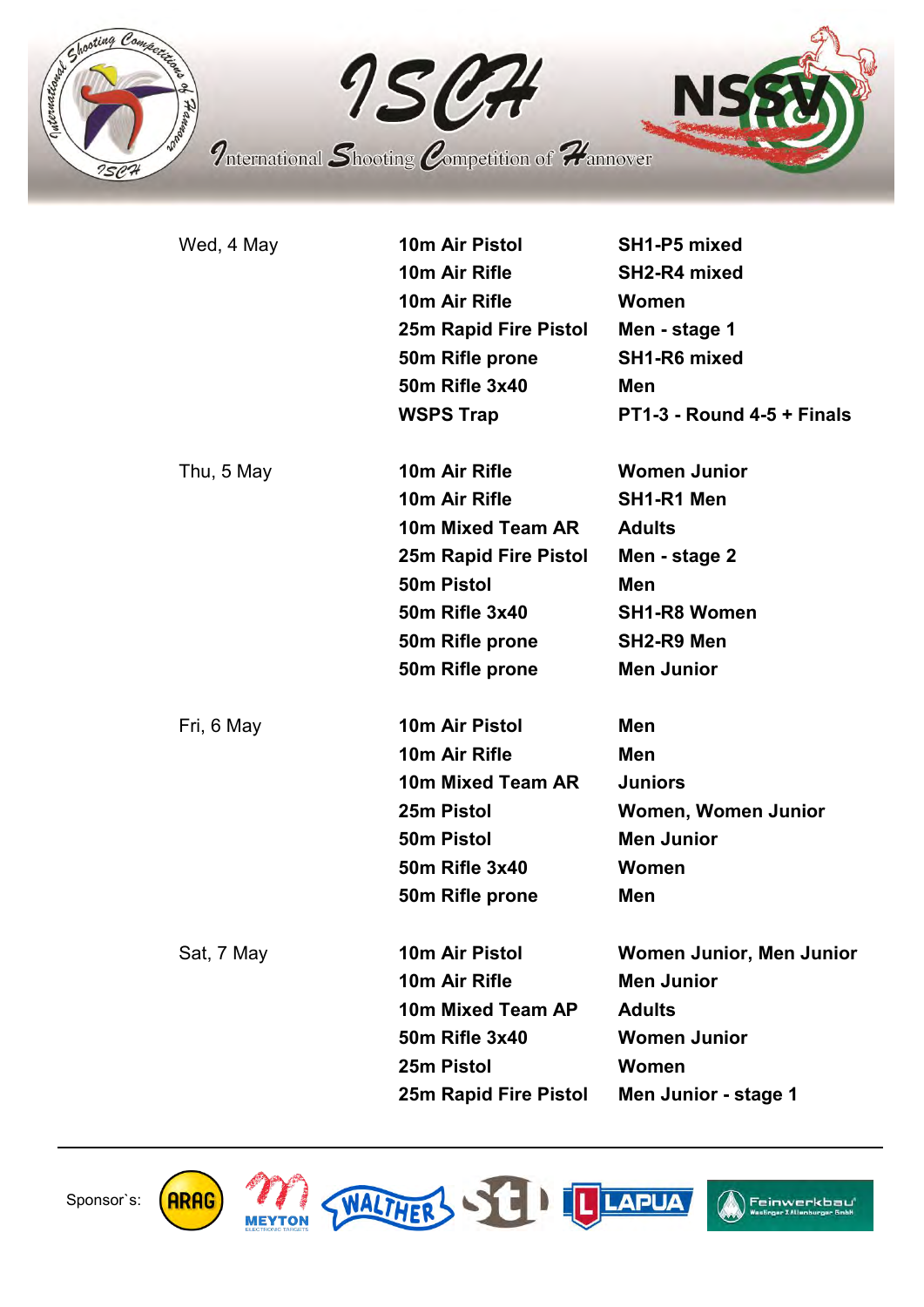

 Sun, 8 May **10m Mixed Team AP Juniors 10m Air Pistol Women 50m Rifle 3x40 Men Junior 50m Rifle prone Women Junior 25m Rapid Fire Pistol Men Junior – stage 2** 

**Mon, 9 May Consense Conservators** Departure of Delegations

 All Olympic qualifications for women and men will be held in combination with the Deaflympic athletes. We have special light signals that provide all necessary options and do not disturb others.

As far as it is possible, we try to offer training every day at every range. You will find the options on our timetable, which you will find on our website.

Finals will be held for every Olympic / Paralympic competition when at least 10 athletes start. The award ceremonies will take place during the day according to a special schedule, which we will announce on the official board.

When booking, each team and each individual starter agrees that we can publish official photos and videos on our website as well as on Facebook and other media.

Due to the COVID19 pandemic (Corona) and the resulting increased security and hygiene requirements, we are unfortunately forced to charge an additional fee per start to cover the costs for additional personnel, disinfection and security equipment.

**Please note: The booking is binding.** This year only a final registration is possible.





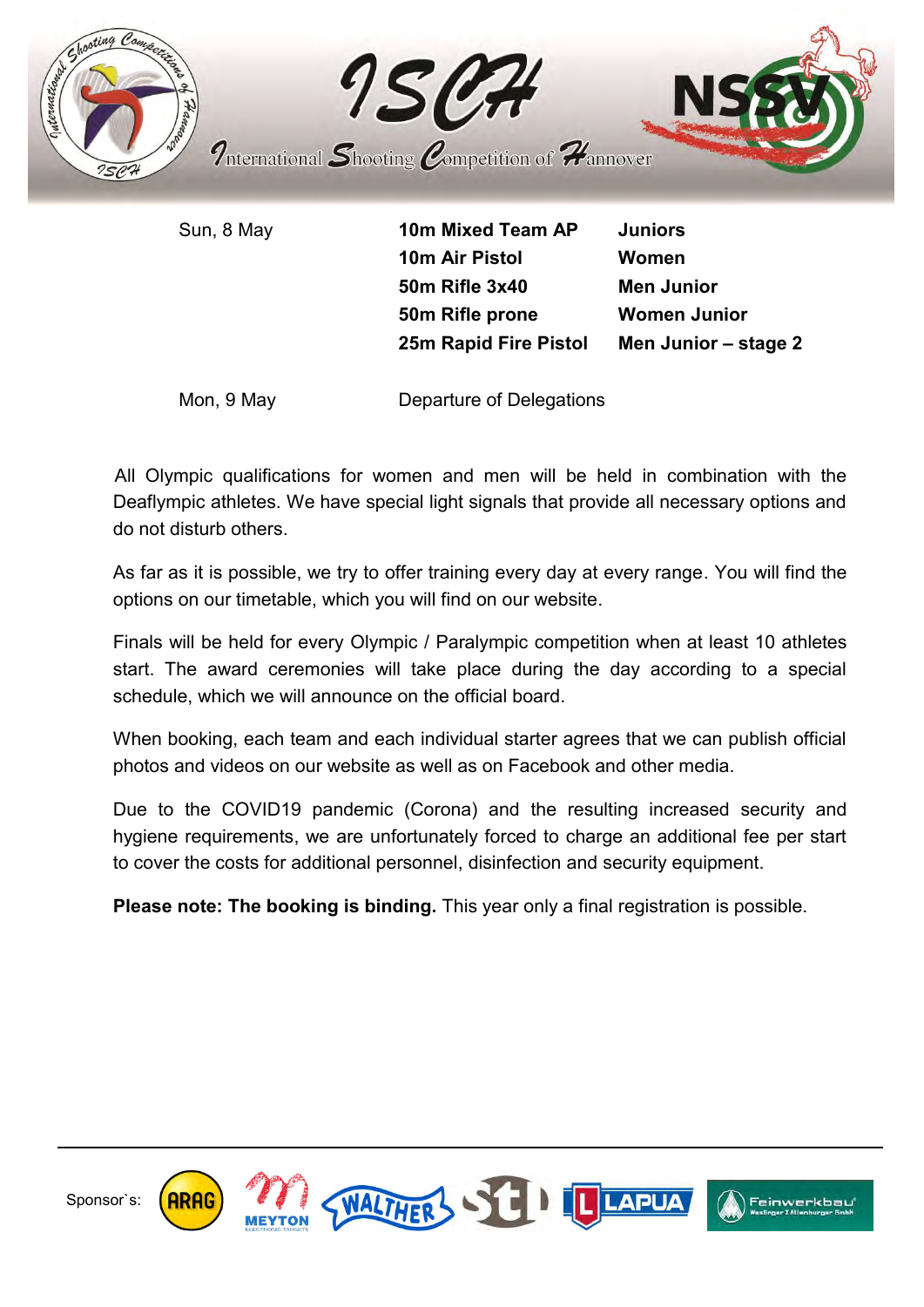

#### **Fees – ISSF competitors:**

| Single start                    | 35,- $∈$ per start      |
|---------------------------------|-------------------------|
| Single start Juniors            | 25,- € per start        |
| COVID19-security extra charge   | 10,- $∈$ per start      |
| Team start                      | 20,- € per team         |
| Mix-Team Event                  | $35,-\epsilon$ per team |
| <b>Transportation service</b>   | 20,- € per person/trip  |
| Firearm importation (if needed) | 100,- € per person      |

The start fees must be paid at the latest with the [accreditation.](http://www.i-s-c-h.de/index.php/en/information/accreditation) We prefer to receive the money in advance via bank transfer. Only european currency (€/Euro) will be accepted. Therefore, please change sufficient money in advance. Possible cancellations of starts can be communicated at the latest with the [accreditation](http://www.i-s-c-h.de/index.php/en/information/accreditation) on arrival and taken into account when calculating the starting fee.

**Bookings of accommodation can only be accepted until the final registration deadline and must be paid in advance until 11 March 2022.** Only european currency (€/Euro) will be accepted. **Possible cancellations are accepted until 25 February 2022** and can be taken into account when calculating the starting fee.



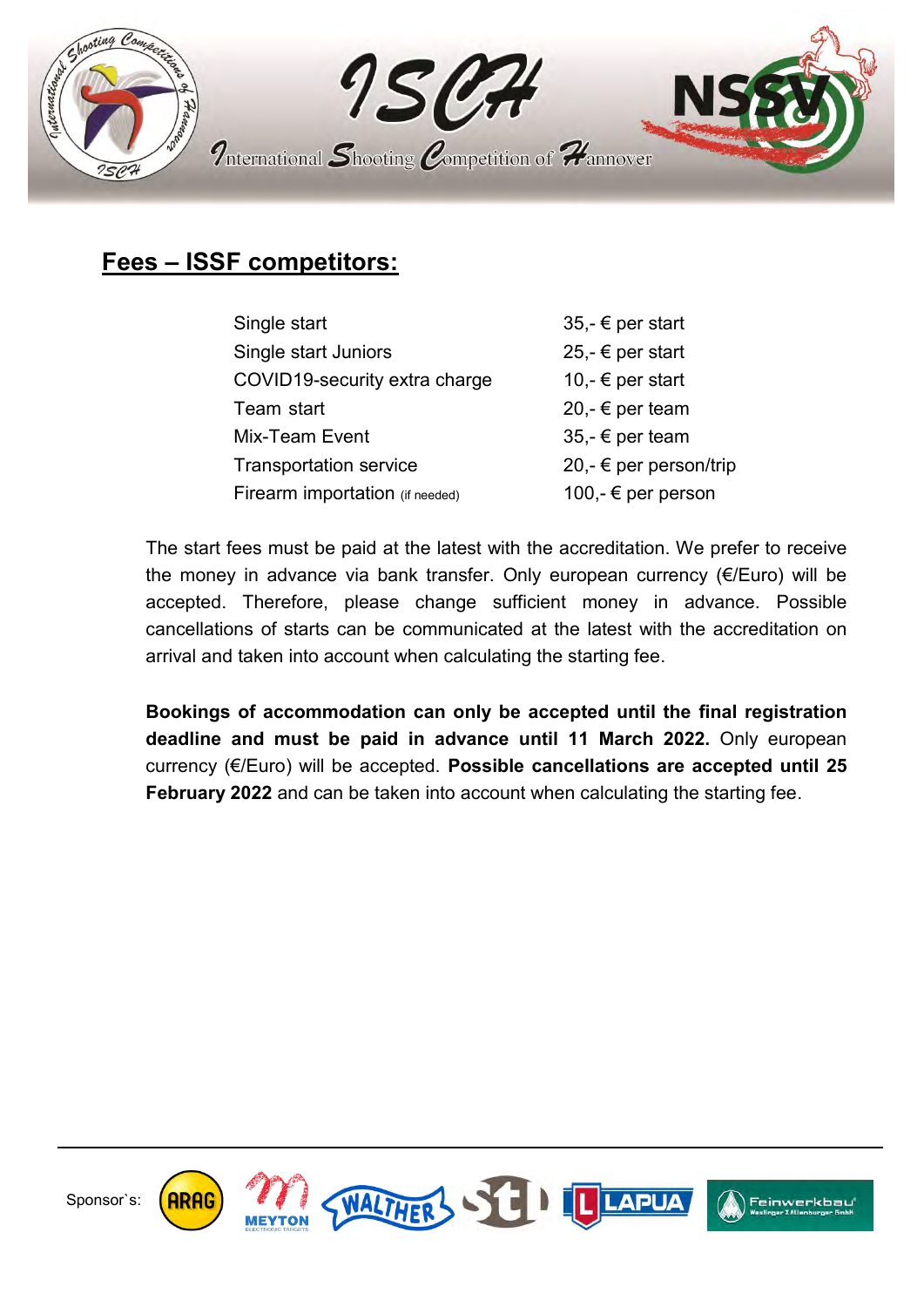

#### **Fees – WSPS competitors (results recognized for MQS):**

| Single start                             | 40,- € per start        |
|------------------------------------------|-------------------------|
| Single start Trap                        | 100,- $∈$ per start     |
| COVID19-security extra charge            | 10,- € per start        |
| Team start                               | 20,- € per team         |
| Mix-Team Event                           | $35,-\epsilon$ per team |
| Firearm importation (if needed)          | 100,- $∈$ per person    |
| Support package athlete double room      | 120,- € per day/person  |
| Support package official double room     | 100,- € per day/person  |
| Support package athlete single room      | 140,- € per day/person  |
| Support package official single room     | 120,- € per day/person  |
| Support package athlete Trap single room | 170,- € per day/person  |
| Support package athlete Trap double room | 150,- € per day/person  |

The start fees must be paid at the latest with the [accreditation.](http://www.i-s-c-h.de/index.php/en/information/accreditation) We prefer to receive the money in advance via bank transfer. **Bookings of support packages can only be accepted until the final registration deadline and must be paid in advance until 11 March 2022.** Only european currency (€/Euro) will be accepted. Therefore, please change sufficient money in advance. Possible cancellations **are accepted until 25 February 2022** and can be taken into account when calculating the starting fee.

**NEW:** Due to various experiences, we have decided that we no longer offer single bookings of services. **If you would like to use our transport, accommodation or catering services, you need to book the support package.**

 The support package includes transportation services (hotel-range), accommodation, breakfast in the hotel and a cold and warm lunch buffet at the shooting range, COVID19-security and all starts. The extra costs for Trap athletes (training rounds/targets for training and competition) are included.





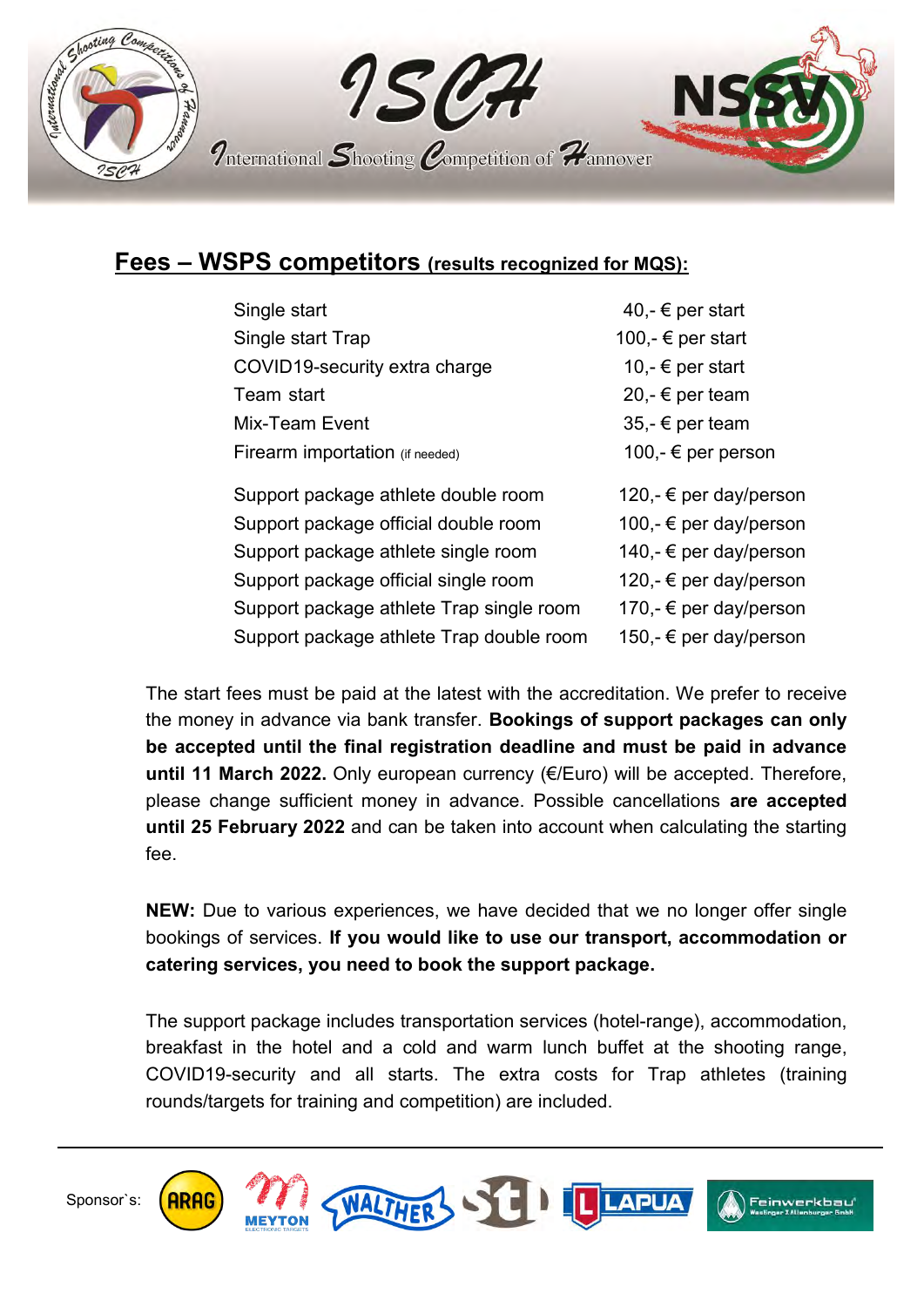

## **Arrival:**

The Expo-City Hannover can be reached by plane, train and car / bus

- **Plane:** International Airport Hannover *There will be a shuttle service for transportation to the shooting range or hotel, which costs 20,- € per person.*
- **Train:** Main Station Hannover *There will be a shuttle service for transportation to the shooting range or hotel, which costs 20,- € per person.*
- **Car / Bus:** Motorway A7 / Motorway A2 *There are parking spaces for cars at the shooting range Buses can stop right in front of the entrance. Parking spaces for buses are available in the surrounding area. A shuttle service is available for the transport from these parking spaces to the shooting range.*

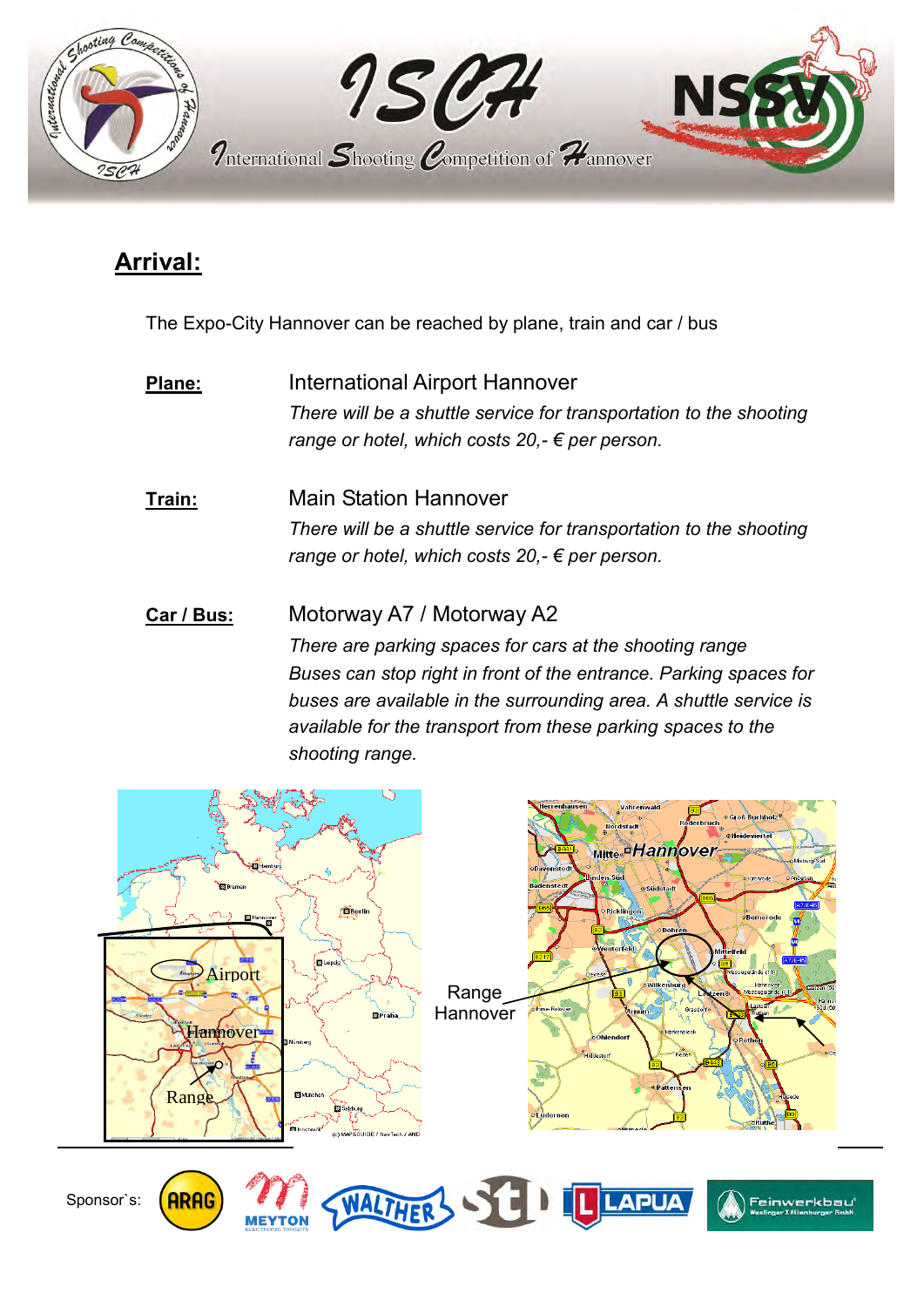

#### **Accommodation:**

If you want us to organize your accommodation, you must reserve it through our official forms. In this case you have to **pay your costs in advance by 11 March 2022 at the latest!** 

 This year we manage the allocation of the accommodations on our site. We can now guarantee that you will receive your room confirmation by 31 March 2022 or earlier.

#### **If you don`t pay until 11 March 2022, the reservation will be cancelled automatically!**

 If you want to book rooms after the reservation deadline, you have to manage it yourself! We offer you a list of hotels.

#### **Price List (for all hotels):**

| Double room | 89,- $€$ per night / incl. breakfast |
|-------------|--------------------------------------|
| Single room | 69,- $∈$ per night / incl. breakfast |

Event-Hotels:

#### **Our shuttle service is only available by official Event-Hotels.**

| Wienecke XI              | Hildesheimer Str. 380                    | 30519 Hannover |
|--------------------------|------------------------------------------|----------------|
| <b>Median Messe</b>      | Karlsruher Str. 8                        | 30519 Hannover |
| Ramada by Wyndham        | Karlsruher Str. 8A                       | 30880 Laatzen  |
| <b>Wyndham Atrium</b>    | Karl-Wiechert-Allee 68                   | 30625 Hannover |
| <b>LSB Niedersachsen</b> | Ferdinand-Wilhelm-Fricke-130169 Hannover |                |
|                          | Weg $10$                                 |                |
| Pro Messe                | Münchener Str. 1A                        | 30880 Laatzen  |
| <b>Congress Hotel</b>    | Clausewitzstr. 6                         | 30175 Hannover |